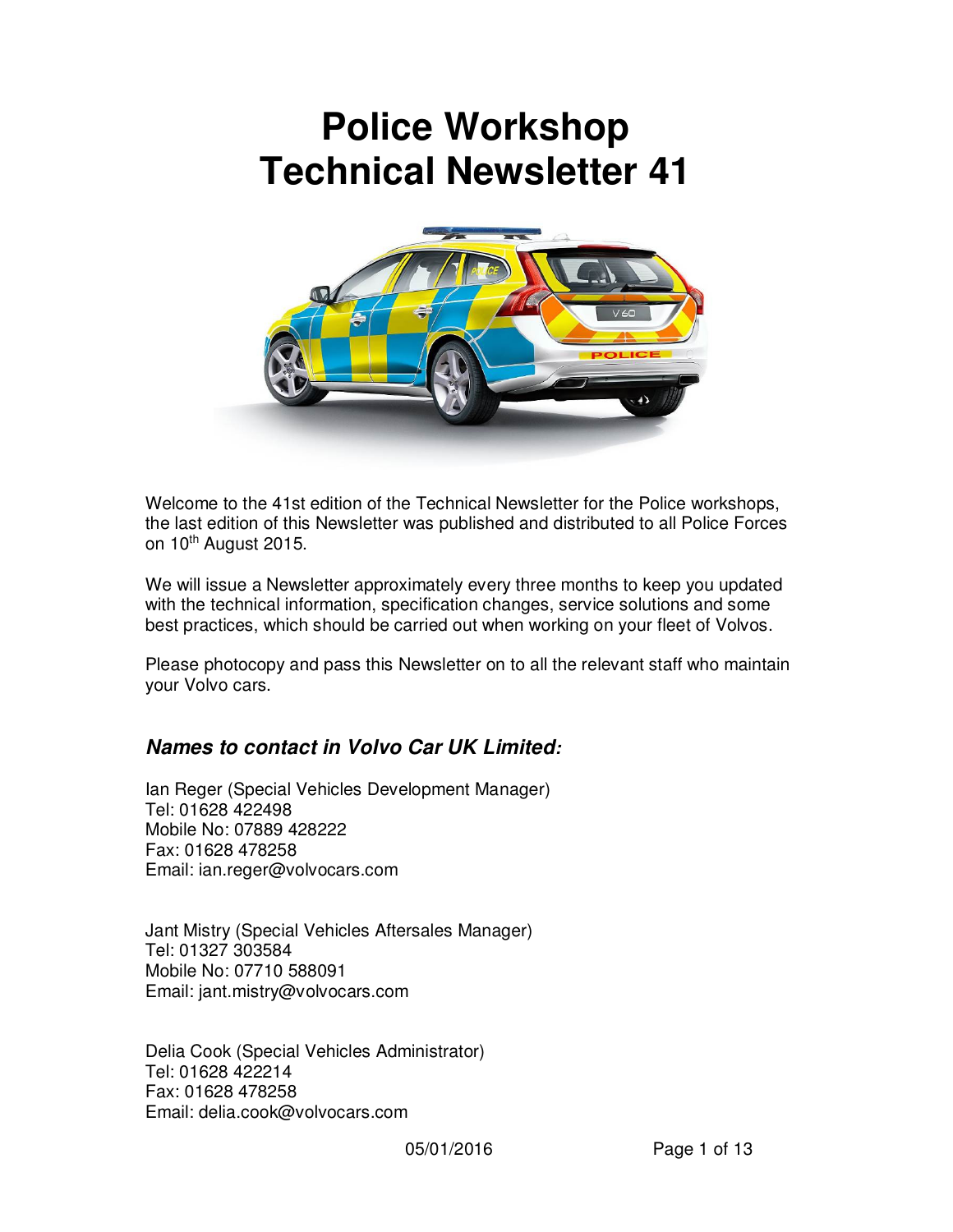# *Technical Information*

#### *D-TPMS Service required message, Fault tracing due to DTC on all models MY15-*

The following information is valid for cars equipped Direct Tyre Pressure Monitor System (D-TPMS) from MY15-, which may have one or more DTC in Central Electrical Module (CEM) as listed below.

**DTC** Diagnostic Trouble Codes

| <b>ECU DTC</b>     | <b>Fault Type</b> |
|--------------------|-------------------|
| <b>CEM C1A5893</b> |                   |
| <b>CEM C1A6293</b> |                   |
| <b>CEM C1A6093</b> |                   |
| <b>CEM C1A5886</b> |                   |
| <b>CEM C1D2105</b> |                   |
| <b>CEM B106495</b> |                   |
| <b>CEM B106595</b> |                   |
| <b>CEM B106695</b> |                   |
| <b>CEM B106795</b> |                   |

The presence of one or more DTC's indicate primarily a communication problem between TPMS sensor and the vehicle, preventing the CEM from identifying the TPMS sensors being used. It could also be due to incompatible or missing TPMS sensors.

Normally, the CEM will check existing TPMS sensors or learn new TPMS sensor IDs if the car been locked and parked for 15 minutes, but analysis shows that the CEM will not always carry out this check, which could set TPMS related DTC's.

A new CEM service software has been released for all cars to improve the TPMS sensor ID learning after the car has been parked for 15 minutes or more. **Note:** The software was introduced in production from structure week 17, 2015.

In case the vehicle has the latest CEM software (SW) and problem still exists, it could indicate either a failure in the TPMS sensor or a communication issue between TPMS sensor and vehicle which may require further fault tracings, see SERVICE below.

#### **Service:**

Refer to information about TPMS system in VIDA 2015: DESIGN AND FUNCTION: VIDA -> INFORMATION -> PRODUCT SPECIFICATIONS -> DESIGN AND FUNCTION -> FUNCTION GROUP 38.

TPMS WORKSHOP TEST: VIDA -> DIAGNOSTICS -> VEHICLE COMMUNICATION -> ADVANCED -> GENERAL -> WORKSHOP TEST (TPMS).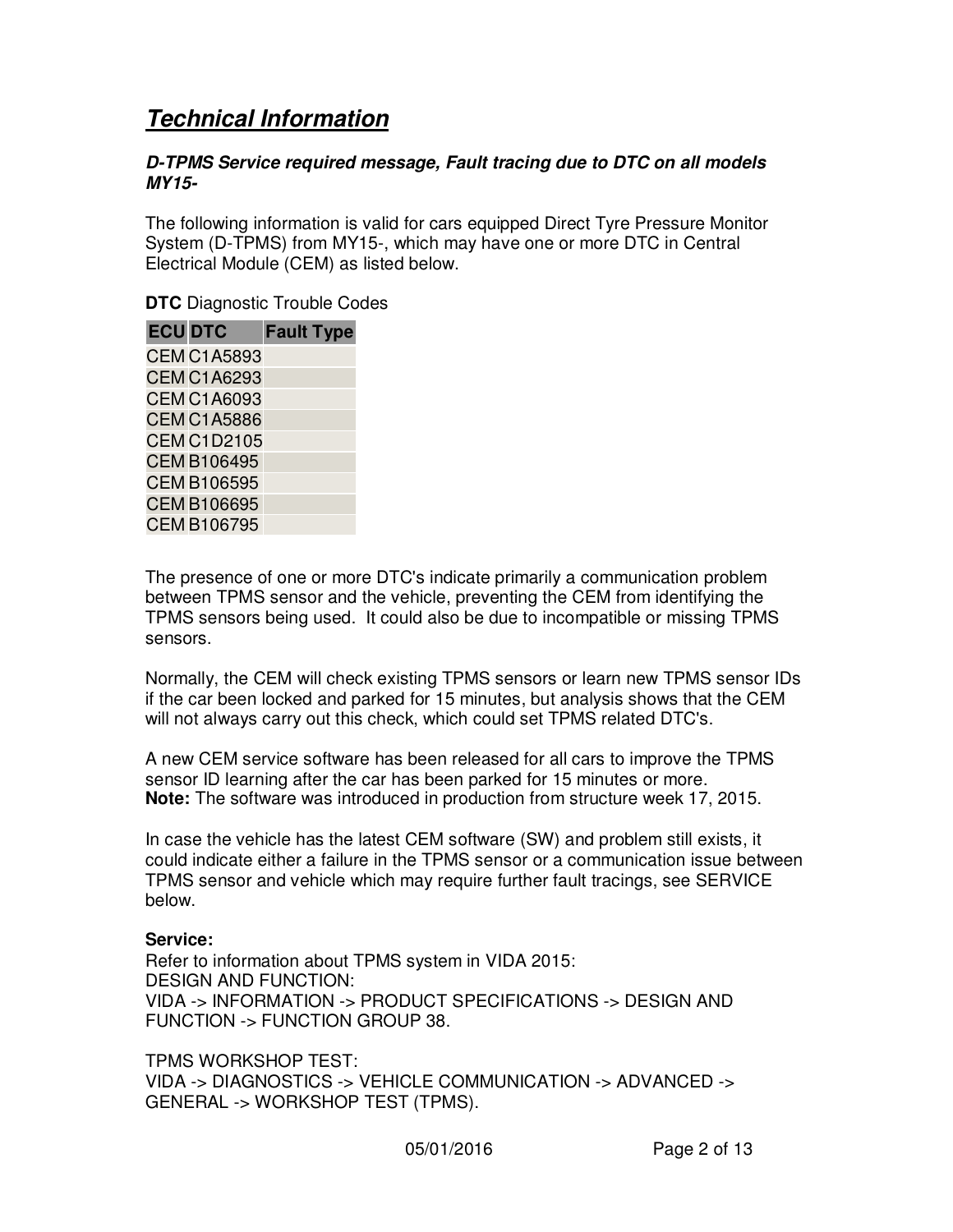**Note:** If the above information is not found in VIDA 2015, then clear Vehicle Profile in VIDA and instead select Partner Group "AME" and manually select vehicle type and model year.

Complete the following TPMS fault tracing procedure:

First, visually check that all tyre valves are **Grey metal** (this will confirm it has D-TPMS on car). If a normal black tyre valve is fitted then it is the incorrect type so replace it with Volvo OE TPMS sensor (single unit P/N 31341893 or kit with four sensors P/N 31414189) and erase the DTC's and warning message in DIM.

**Note:** If all four TPMS sensors are missing, then there will be no warning message in Driver Information Module (DIM), however the DTCs will still be stored in CEM but without any notification to driver, this condition is called "Winter mode".

Order and download CEM UPGRADE software (SW) to make sure the latest software is being used.

Use Volvo TPMS diagnostic tool P/N 9513935: A). Ping each TPMS sensor, read out sensor ID, tyre pressure and internal battery status.

B). Replace any defect TPMS sensors, or sensors with very low battery status. **Note:** Use TPMS single sensor P/N 31341893, or kit with four sensors P/N 31414189.

If the workshop **does NOT** have any TPMS diagnostic tool: A). Follow VIDA and the "TPMS Workshop Test" according to the VIDA reference above.

B). Replace the defect TPMS sensor, use single unit P/N 31341893. **Note:** replacing all four sensors may not be accepted in Warranty claim so only replace the defective sensor.

**If workshop has** TPMS diagnostic tool P/N 9513035: Once all 4 TPMS sensors are working, program TPMS sensor ID's to CEM.

A). Connect OBD cable between TPMS diagnostic tool and vehicle OBD connector.

B). In the TPMS tool, select "OBD Relearn" and wait about 10 seconds for confirmation.

**Note:** For V40 / V40CC M/Y 2015- it is necessary to upgrade the TPMS diagnostic tool with new firmware.

If workshop **does not have** the TPMS diagnostic tool P/N 9513035: The CEM must learn the TPMS sensors ID's manually by the following procedure:

A). Close all doors, lock the car with the remote control, and wait at least 15 minutes.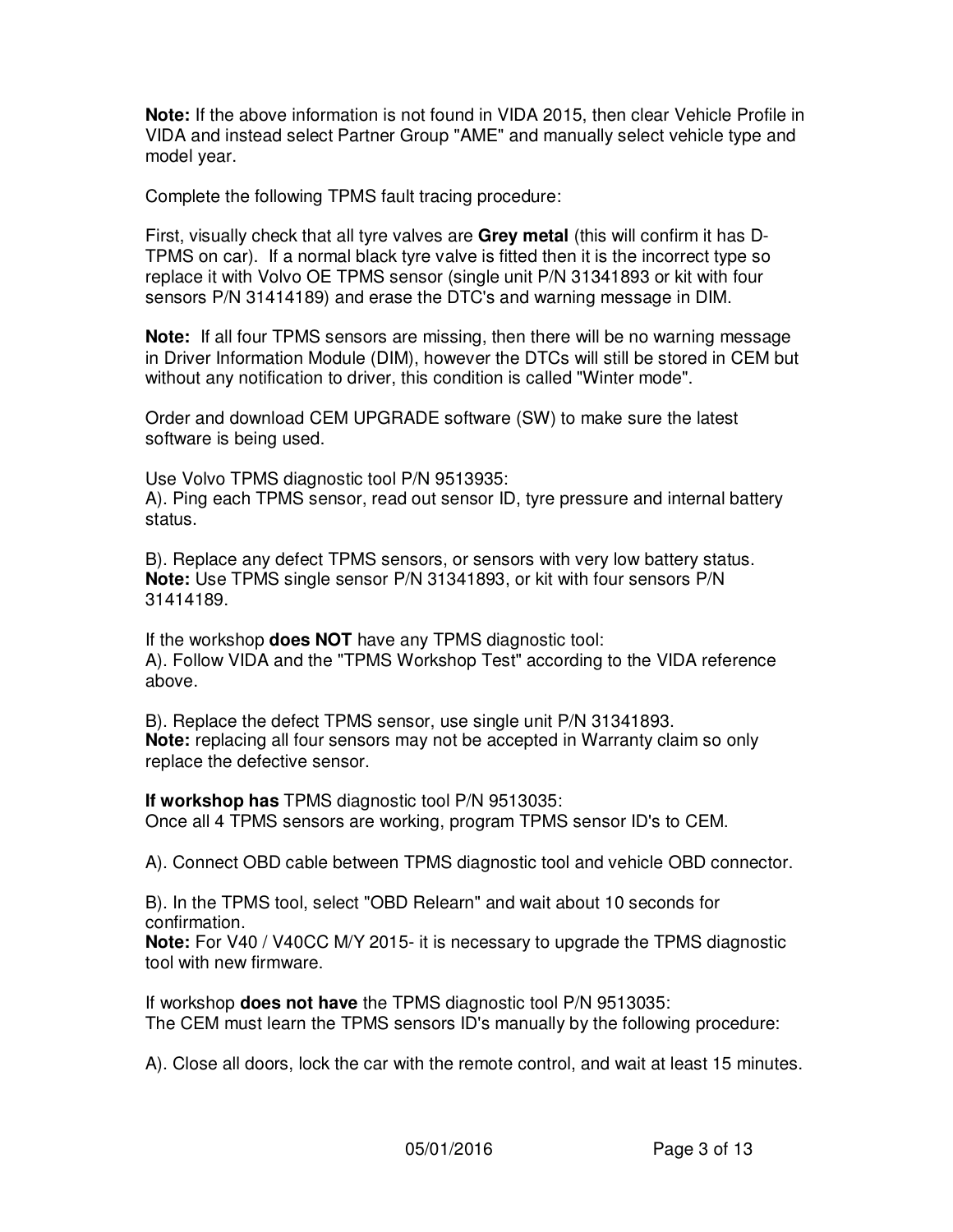B). Unlock the car and start to drive the car for at least 15 minutes at speeds above 16MPH (20 km/h). Add extra time in case the car has to stop for traffic jam or red lights.

C). After the test drive the TPMS system should work normally without any TPMS warning messages in DIM, and the car can be returned to customer.

If TPMS diagnostic tool can read out all sensors, but CEM / VIDA cannot find all sensors:

A). Try a car battery reset.

B). Check if the car is equipped with tinting / sun protection film, open all door side windows while performing a test drive to check if the film have any influence. If TPMS system works with all side windows down, then it is necessary to remove the film to enable TPMS functionality.

**Note:** Some films contain metal which reduces wireless signals from TPMS sensors. Recommend to customer to only use tinting / sun protection films that does not contains any metal.

C). Check if the vehicle is equipped with any accessory using 433 MHz radio signals, such as wireless parking sensors, wireless parking camera, or any other wireless equipment that could interfere with the TPMS function. If any such system is found, test drive the car with the system disconnected.

D). Check that the remote receiver in the vehicle is working properly; it might be a good idea to swap a good unit from another car to perform the test. **Note:** Many remote receivers are equipped with dual channels, one channel for the remote senders and one channel for the TPMS sensors (due to different radio frequency). If the remote senders are working well, it could still be a problem with the other channel for TPMS sensors.

E). Check actual part number printed on the TPMS sensor.

Remove the tyre from the rim (be careful not to damage the TPMS sensor). The correct part number printed on the TPMS sensor must be PN 31341171. If another incompatible sensor is used then it needs to be replaced with PN 31341893.

**Note:** Do not forget to balance the wheel after reinstalling the tyre on the rim.

| <b>Model</b>       | <b>Model Year (MY)</b> | <b>Chassis range</b> |
|--------------------|------------------------|----------------------|
| V40                | MY15-                  | 184620 - 200633      |
| V <sub>40</sub> CC | MY15                   | $060573 - 065270$    |
| S60                | MY15-                  | $338627 - 354443$    |
| V60                | MY15-                  | 228942 - 249623      |
| <b>XC60</b>        | MY15-                  | 651834 - 701000      |
| V70                | MY15-                  | $317422 - 321938$    |
| <b>XC70</b>        | MY15-                  | $209219 - 218127$    |
| <b>S80</b>         | MY15-                  | 187416 - 189711      |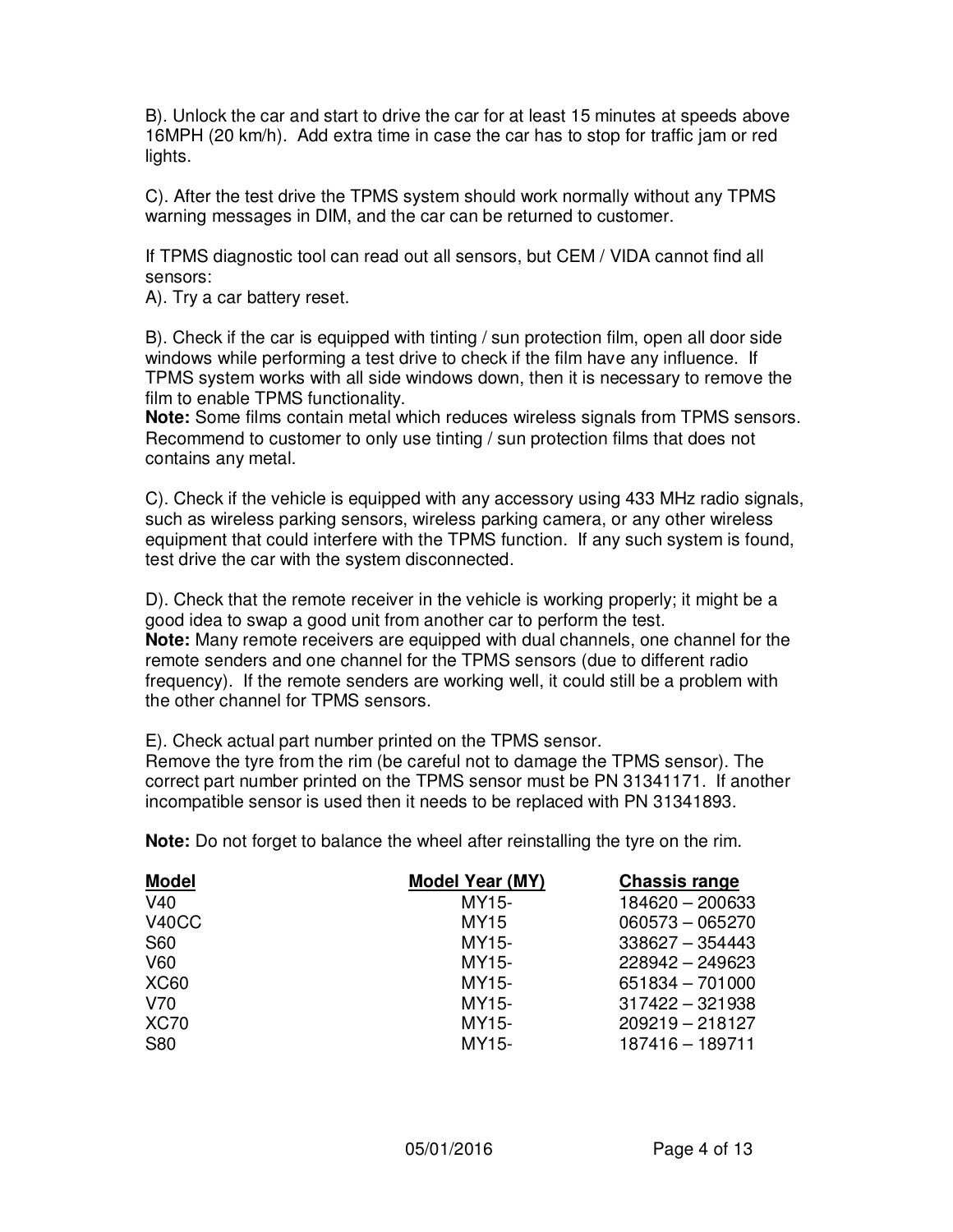#### *Knocking noise from rear suspension, loose spring aid in upper spring seat on S60/V60/XC60/V70 & XC70 MY11 models*

There may be a knocking noise from the rear spring aid (bump stop rubber) if the spring aid is loose in the upper spring seat installation on S60, V60, XC60, V70 & XC70 MY11 models. Please see SERVICE below service solution.

#### **SERVICE:**

Verify the symptom by wiggling on the rear spring aid (see picture 1 below). If the spring aid seems to be okay then continue fault tracing the car for other possible causes.

If the spring aid is loose; remove the spring aid from the spring seat and install two pieces of rubber material in the bottom of the spring seat (see picture 2 below). Reinstall the spring aid and check that it is sitting tight in the spring seat. Parts: PN 9444459 (X 4)



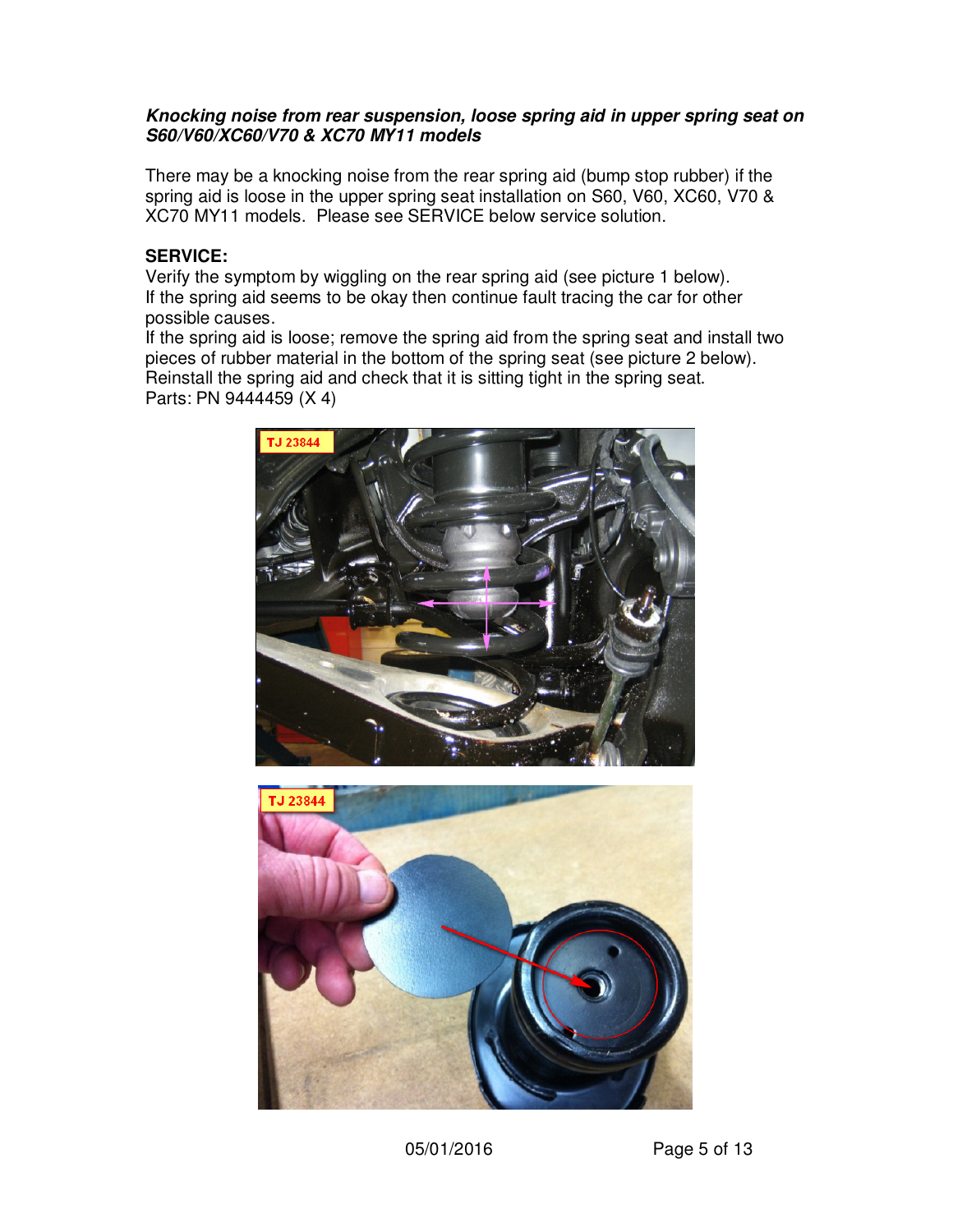| <b>Model</b> | <b>Model Year (MY)</b> | <b>Chassis range</b> |
|--------------|------------------------|----------------------|
| S60          | MY11                   | $014395 - 018052$    |
| V60          | MY11                   | $004788 - 006636$    |
| <b>XC60</b>  | MY11                   | 167088 - 172396      |
| V70          | <b>MY11</b>            | 186398 - 188363      |
| <b>XC70</b>  | MY11                   | 102815 - 103480      |

# *Door mirror, play in mirror assembly on V40/V40CC/S60/V60/V70/XC70 & S80 models*

Customer may experience play (tilting up/down, y-axis) in the outer door mirror assembly on V40 & V40CC MY13-, S60 & V60 MY11-, V70 MY08-, XC70 MY08 and S80 MY07- models.

#### **Service:**

In case of customer complaints please apply the following repair instructions.

|                                                  | <b>VOTAGO</b> |             |                               | <b>Volvo Car Customer Service</b>     |                  |              |                          |         |
|--------------------------------------------------|---------------|-------------|-------------------------------|---------------------------------------|------------------|--------------|--------------------------|---------|
| <b>Title</b>                                     |               |             |                               | Rear view mirror external, adjustment |                  |              |                          |         |
| <b>Action</b>                                    |               |             | <b>Product fix</b>            |                                       |                  |              | <b>Operation number:</b> | 98607-2 |
|                                                  |               |             |                               |                                       |                  |              |                          |         |
| <b>Issue</b>                                     |               | <b>Date</b> |                               | Reason                                |                  |              |                          |         |
| 1                                                |               | 2015-07     |                               | <b>First issue</b>                    |                  |              |                          |         |
|                                                  |               |             | <b>Affected vehicles</b>      |                                       |                  |              |                          |         |
| <b>Model year Model</b><br>2011, 2012, S60 (11-) |               |             |                               |                                       |                  |              |                          |         |
| 2013, 2014,                                      |               |             |                               |                                       |                  |              |                          |         |
| 2015                                             |               |             |                               |                                       |                  |              |                          |         |
| 2014, 2015                                       |               | <b>S60L</b> |                               |                                       |                  |              |                          |         |
| 2007, 2008, S80 (07-)                            |               |             |                               |                                       |                  |              |                          |         |
| 2009, 2010,                                      |               |             |                               |                                       |                  |              |                          |         |
| 2011, 2012,                                      |               |             |                               |                                       |                  |              |                          |         |
| 2013, 2014,                                      |               |             |                               |                                       |                  |              |                          |         |
| 2015                                             |               |             |                               |                                       |                  |              |                          |         |
| 2008, 2009, S80L                                 |               |             |                               |                                       |                  |              |                          |         |
| 2010, 2011,                                      |               |             |                               |                                       |                  |              |                          |         |
| 2012, 2013,                                      |               |             |                               |                                       |                  |              |                          |         |
| 2014, 2015                                       |               |             |                               |                                       |                  |              |                          |         |
| 2013, 2014, V40 (13-)                            |               |             |                               |                                       |                  |              |                          |         |
| 2015                                             |               |             |                               |                                       |                  |              |                          |         |
|                                                  |               |             | 2013, 2014, V40 Cross Country |                                       |                  |              |                          |         |
| 2015                                             |               |             |                               |                                       |                  |              |                          |         |
| 2011, 2012, V60                                  |               |             |                               |                                       |                  |              |                          |         |
| 2013, 2014,                                      |               |             |                               |                                       |                  |              |                          |         |
| 2015                                             |               |             |                               |                                       |                  |              |                          |         |
| 2008, 2009, V70 (08-)                            |               |             |                               |                                       |                  |              |                          |         |
| 2010, 2011,                                      |               |             |                               |                                       |                  |              |                          |         |
| 2012, 2013,<br>2014, 2015                        |               |             |                               |                                       |                  |              |                          |         |
|                                                  |               |             |                               |                                       |                  |              |                          |         |
|                                                  |               |             |                               |                                       | <b>Materials</b> |              |                          |         |
| <b>Materials</b>                                 |               |             |                               | Otv.                                  | Part No.         | <b>Notes</b> |                          |         |

| <b>Materials</b>  |     |       |              |  |
|-------------------|-----|-------|--------------|--|
| <b>Materials</b>  |     | * No. | <b>Notes</b> |  |
| <b>Repair kit</b> | ı.u |       |              |  |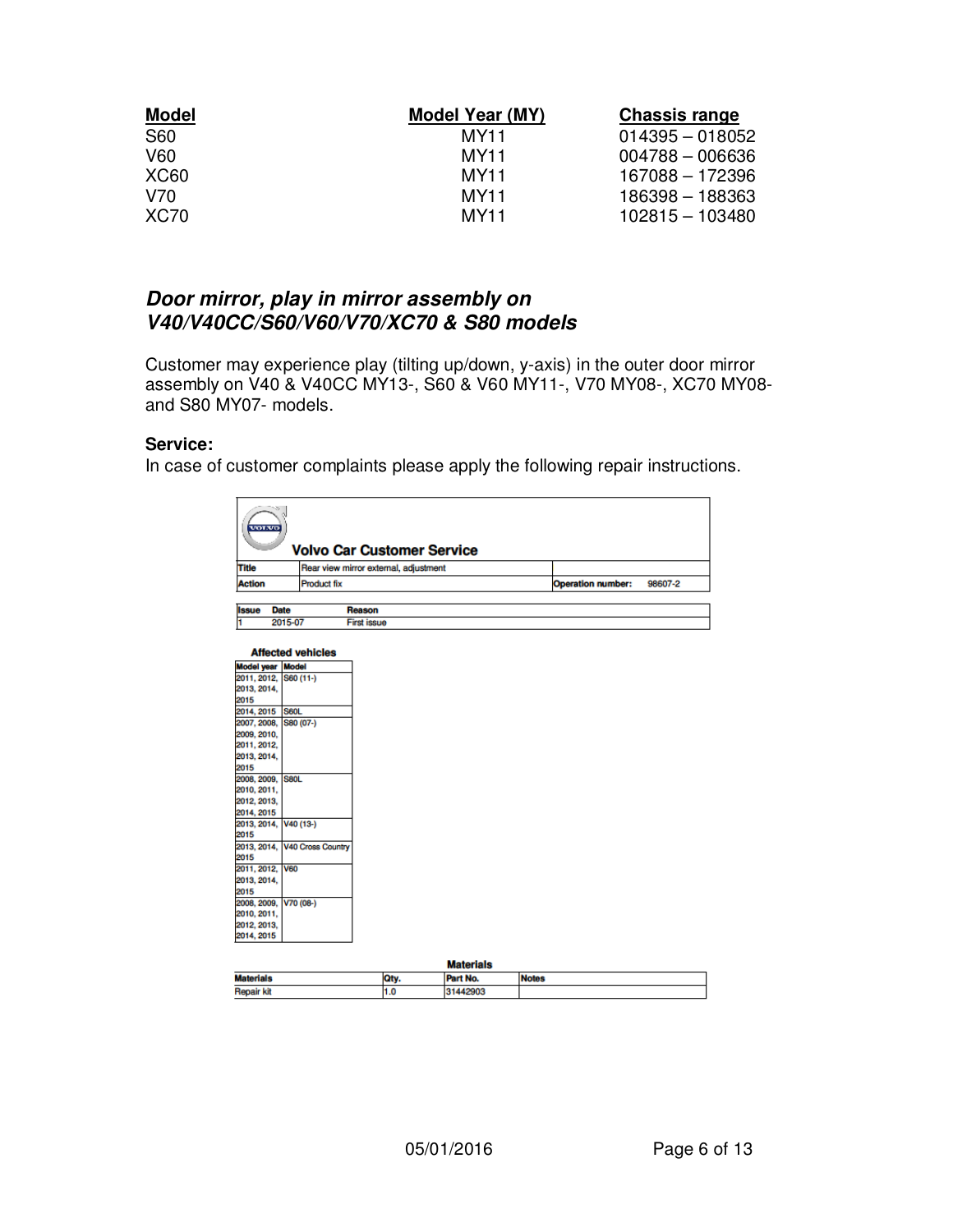**Orientation view** 



#### Image philosophy



On both sides.



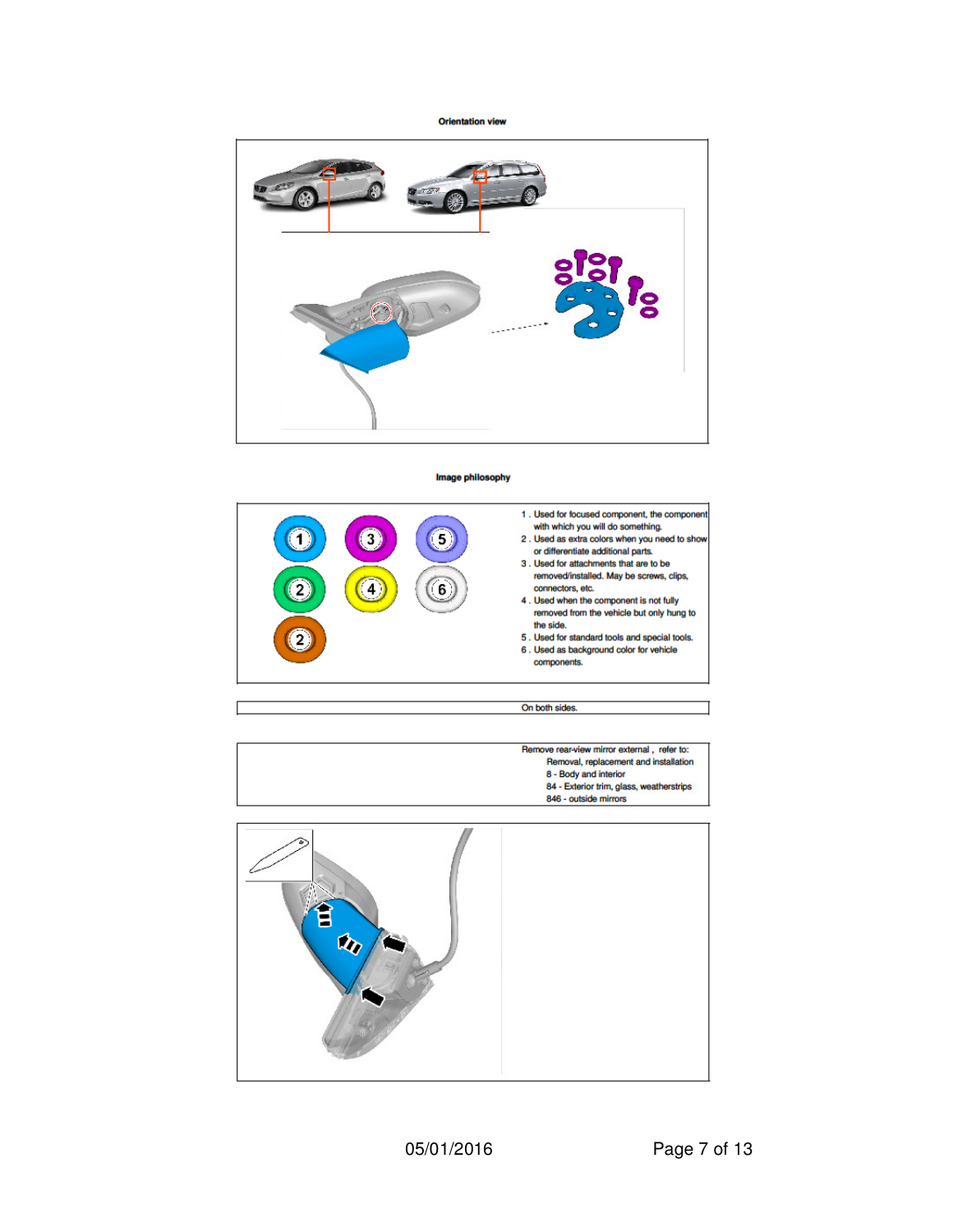



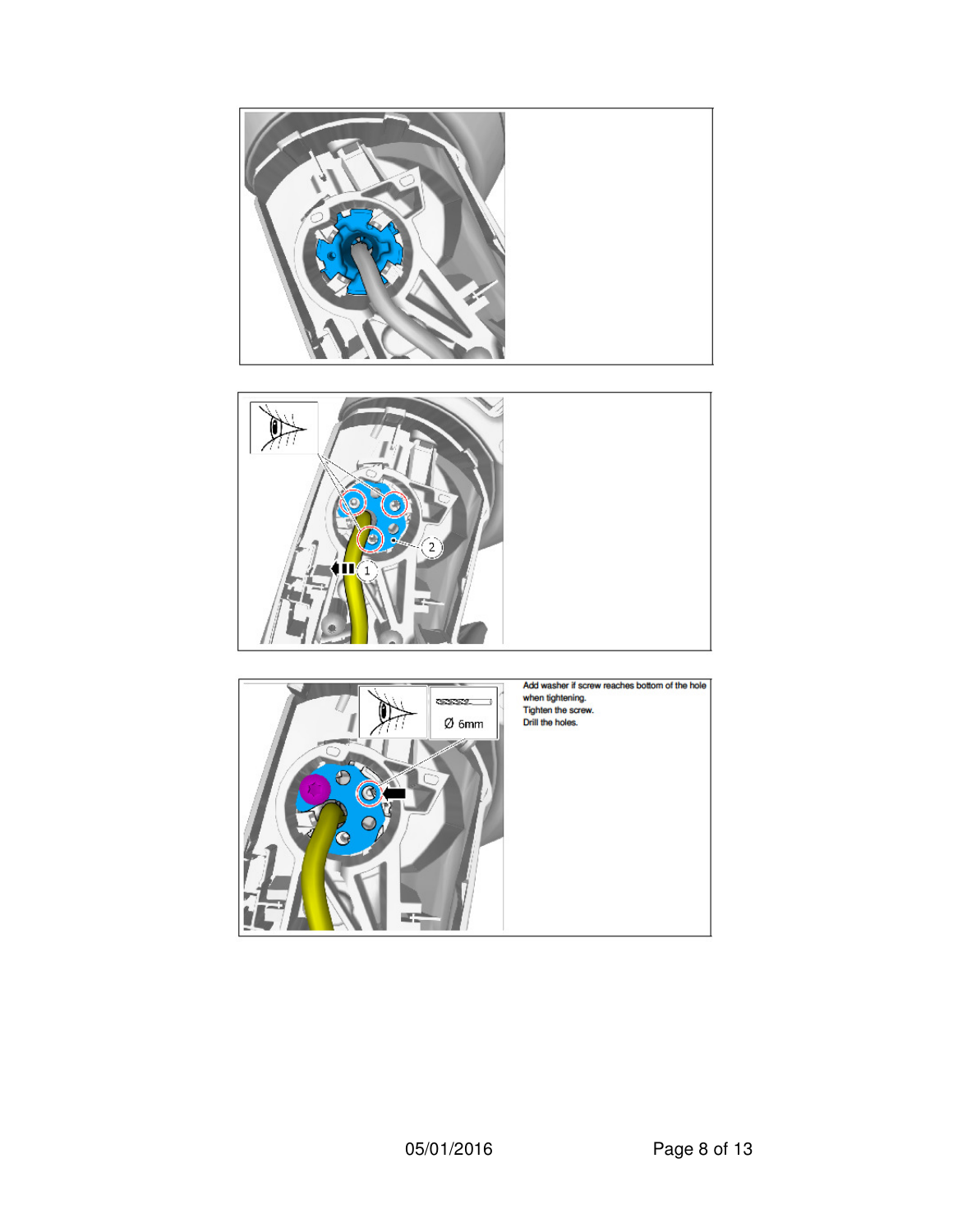

|  | eck for correct operation. |  |
|--|----------------------------|--|

| <b>Model</b>          | <b>Model Year (MY)</b> | <b>Chassis range</b> |
|-----------------------|------------------------|----------------------|
| V40                   | MY13-                  | 000174 - 999999      |
| V40CC (Cross-Country) | MY13-                  | $000102 - 999999$    |
| <b>S60</b>            | $MY11-$                | $000194 - 999999$    |
| V60                   | $MY11-$                | $001147 - 999999$    |
| V70                   | MY08-                  | $000395 - 999999$    |
| <b>XC70</b>           | MY08-                  | $000400 - 999999$    |
| <b>S80</b>            | MY07-                  | $000850 - 999999$    |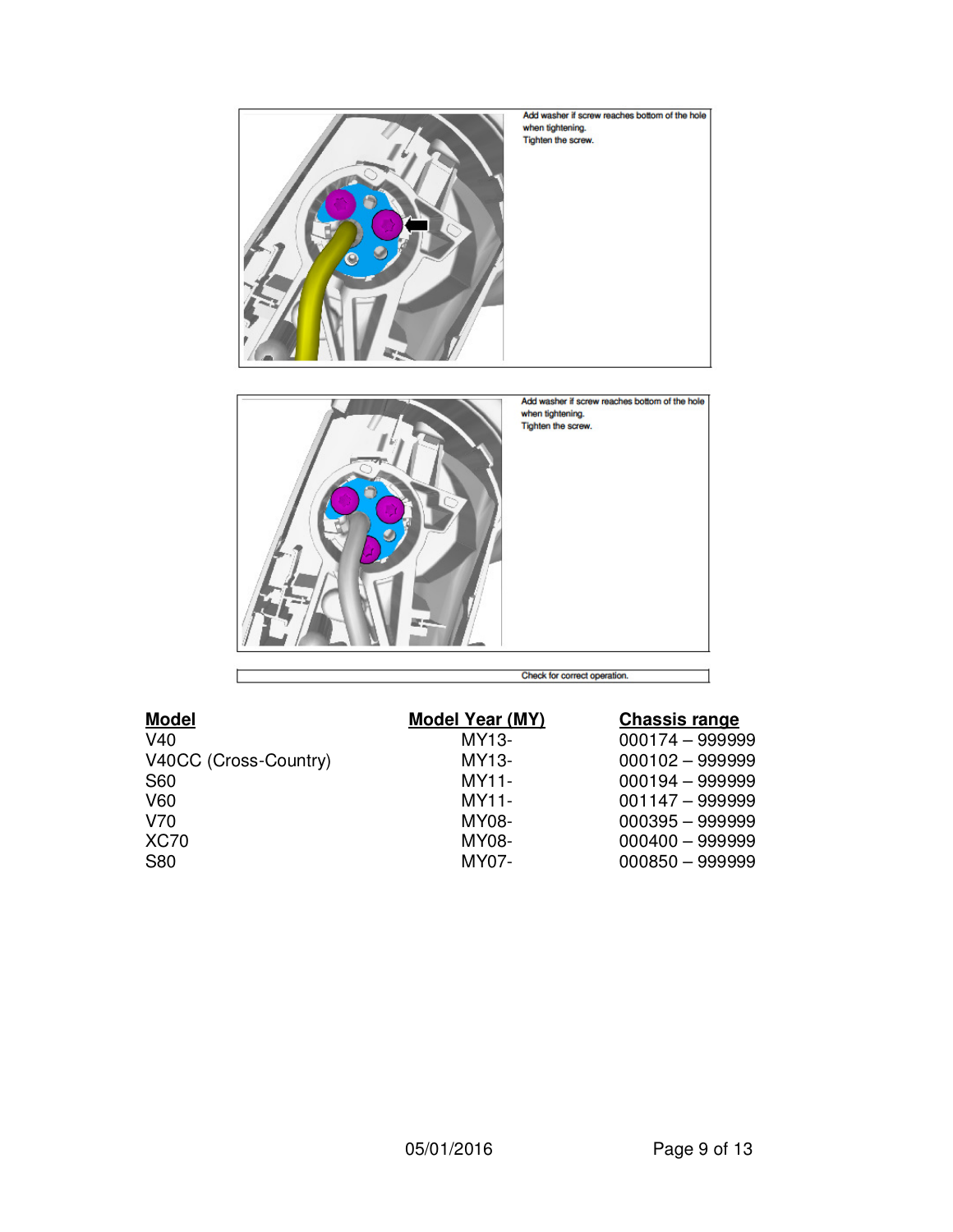### *AC system, unusual noise when AC compressor is running on S60/V60/XC60/V70/XC70 & S80 MY11-MY16 models*

We have reports of unusual noise coming from AC compressor when Air conditioning is used on S60, V60, XC60, V70, XC70 & S80 MY11 – MY16 models.

#### **PRODUCT MODIFICATION:**

New AC hose with integrated muffler implemented in car factories from structure week 25, 2015 for all 5-cylinder Diesel variant engines. Latest spare parts will be available from structure week 29, 2015.

#### **SERVICE:**

In case of customer complaints, install the new AC hose muffler according to VIDA Parts Catalogue.

P/N31407977 for 5-cylinder Petrol engines between build structure week 20, 2011 – 19, 2013

P/N31436536 for 5-cylinder Petrol engines between build structure weeks 20, 2013 – 26, 2014

P/N31407976 for 5-cylinder Diesel engines between build structure week 46, 2010 – 25, 2015

P/N31436537 for 6-cylinder Petrol engines between build structure weeks 20, 2011 – 26, 2014

Please note that I have only listed Police specification models below.

| <b>Model</b>                               | Model Year (MY) | <b>Chassis range</b> |
|--------------------------------------------|-----------------|----------------------|
| V60 D5 (engine codes 82 & 83)              | $MY12 - MY16$   | $035001 - 999999$    |
| V70 D5 (engine code 70)                    | $MY10 - MY11$   | 118001 - 212999      |
| XC70 D5 (engine code 70)                   | $MY10 - MY11$   | $074001 - 117999$    |
| V70 D5 (engine codes 82 & 83) MY12 - MY16  |                 | $213001 - 999999$    |
| XC70 D5 (engine codes 82 & 83) MY12 - MY16 |                 | 118001 - 999999      |
| V70 T6 (engine code 90)                    | $MY12 - MY16$   | $213001 - 999999$    |

### *Deletion of Pocket Data Booklets*

Pocket Data Booklets (PDB's) are deleted and will no longer be produced by Volvo Car Corporation. The last PDB published was for the New XC90 2016 launched in Q2, 2015.

Volvo Cars updates the cars / specifications and information in a much higher frequency today compared to when the PDB was created. This makes the information in the PDB's invalid and out of date in a short time after print.

The latest information for the service, parts catalogue and repairs are now only available in VIDA 2015. Please refer to VIDA 2015 for all your latest service, parts & technical information and vehicle diagnostics.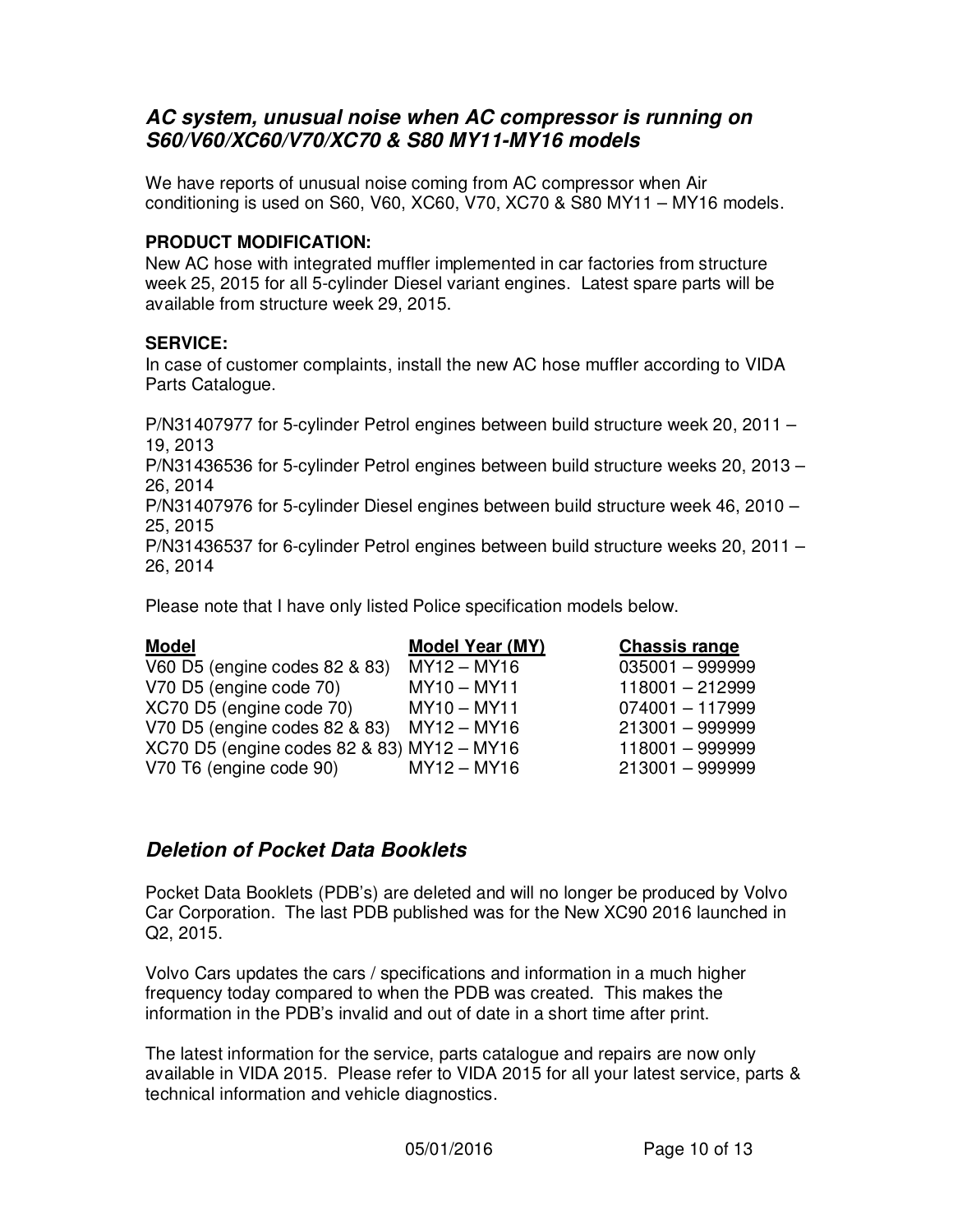# *WARRANTY & RECALL*

# *Quality Bulletins & Service Campaigns*

Please contact your local Volvo dealer on a **monthly basis** to check if there are any outstanding Quality Bulletins and Service Campaigns for vehicles on your fleet. This is now a **mandatory procedure** and it is your responsibility to carry out these checks. All you need to do is phone your local dealer with the registration number of the vehicles and they will supply you the details of any outstanding Campaigns and pre-book your vehicles to have the work carried out at the earliest opportunity.

#### *If there is a recall specific to Police specification vehicles then you will be contacted directly by VOLVO CAR UK LTD with details of the recall and list of affected vehicles.*

On the next page, you will find the latest Quality Bulletins and Service Campaigns for your information. This list contains recent updated and new bulletins which have recently released since the last Police Workshop Newsletter 40 (issued on 10<sup>th</sup> August 2015).

**Please note that the chassis range is an indication only. Specific vehicles involved are listed on the QW90 which can only be accessed by your local dealer.** This current list of Quality Bulletins and some information may change without prior notice.

Please also note that the QB list is **NOT** a Safety Recall. You should contact your local dealer and book the work in at the earliest opportunity without it affecting your fleet operations.

#### Abbreviations in QB content list:

**A= Active Service Campaign.** Police Authorities should contact the dealer proactively for completion of the work at the earliest opportunity.

**S= Service Campaign.** Police Authorities should contact dealer at first opportunity or next dealer workshop visit.

**It is your responsibility to contact your local dealer on a regular monthly basis to make sure that all of your vehicles are completed and brought up to date.**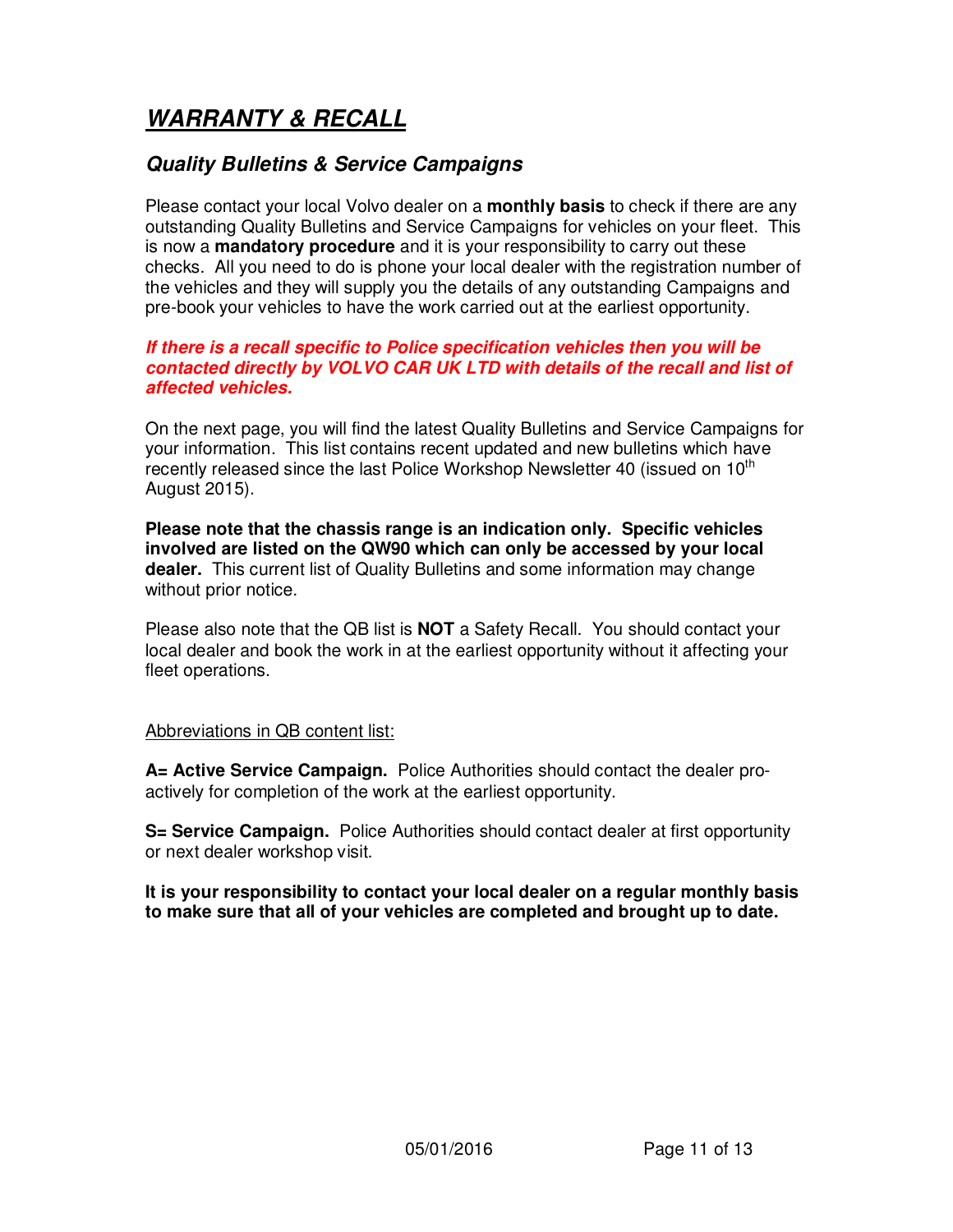# *List of Quality Bulletins*

| QB No. | <b>Vehicle</b>                                                                                                                                             | <b>Description</b>                               | <b>Chassis Range</b>                                                                                                                                                                                              | <b>Closing</b><br><b>Date</b>        |
|--------|------------------------------------------------------------------------------------------------------------------------------------------------------------|--------------------------------------------------|-------------------------------------------------------------------------------------------------------------------------------------------------------------------------------------------------------------------|--------------------------------------|
| A29576 | <b>V60 MY16</b><br>V70 MY16                                                                                                                                | Fuel Injectors<br>(4-cylinder<br>Diesel engines) | $V60: 0294040 - 0295048$<br>$V70: 0352066 - 0353178$                                                                                                                                                              | 31st<br>December<br>2017             |
| A29620 | V70 MY15<br><b>XC70 MY15</b><br><b>S80 MY15</b>                                                                                                            | <b>Rear Silencers</b>                            | $V70: 312041 - 314968$<br>XC70: 204041-207249<br>$S80: 186023 - 186835$                                                                                                                                           | $31^{st}$<br>December<br>2017        |
| A29621 | V70 MY15<br><b>XC70 MY15</b><br><b>S80 MY15</b>                                                                                                            | <b>Rear Silencer</b><br>(Left-hand side)         | $V70: 131875 - 315041$<br>$ XC70: 205351 - 207220$<br>$S80: 186158 - 186245$                                                                                                                                      | $31^{st}$<br>December<br>2017        |
| A49619 | V60 PHEV MY13-<br><b>MY16</b>                                                                                                                              | <b>ERAD Software</b><br>Upgrade                  | V60 PHEV: 084635 - 311544                                                                                                                                                                                         | 31 <sup>st</sup><br>December<br>2017 |
| S39478 | V40 MY13 - MY15<br>V40CC MY13 - MY15<br>S60 MY11 - MY15<br>V60 MY11 - MY15<br>XC60 MY11 - MY15<br>V70 MY11 - MY15<br>XC70 MY11 - MY15<br>S80 MY11 - MY15   | <b>Sensus</b><br>Connected<br>Touch (SCT)        | $V40: 000397 - 152738$<br>$V40CC: 000215 - 048549$<br>$S60: 000399 - 313243$<br>$V60: 001362 - 204401$<br>$XCG0: 161109 - 606770$<br>$V70: 215586 - 307119$<br>XC70: 120506 - 198698<br>$ $ S80: 152993 - 183608  | 30 <sup>th</sup> June<br>2016        |
| S39649 | <b>XC90 MY16</b>                                                                                                                                           | Wheel                                            | Heated Steering XC90: 000617 - 018756                                                                                                                                                                             | 31 <sup>st</sup><br>December<br>2017 |
| S49642 | V40CC MY13 - MY15<br>S60 MY13 - MY15<br>V60 MY13 - MY16<br>V60CC MY15 – MY16<br>XC60 MY13 - MY16<br>V70 MY13 – MY16<br>XC70 MY13 - MY16<br>S80 MY13 - MY16 | <b>DEM Upgrade</b>                               | V40 CC: $000044 - 066392$<br>$S60: 170123 - 348287$<br>$V60: 090013 - 241650$<br>$V60CC: 000001 - 000013$<br>$XC60: 365022 - 681199$<br>$V70: 213104 - 323074$<br>$XC70: 134025 - 214295$<br>S80: 165102 - 188737 | $31^{st}$<br>December<br>2017        |
| S89651 | <b>XC90 MY16</b>                                                                                                                                           | <b>Hood Release</b><br>Cable                     | XC90: 000491-011941                                                                                                                                                                                               | 31 <sup>st</sup><br>December<br>2017 |
| S89696 | <b>XC90 MY16</b>                                                                                                                                           | POT Cable Clip                                   | $ XC90: 000491 - 028726$                                                                                                                                                                                          | $31^{st}$<br>December<br>2017        |